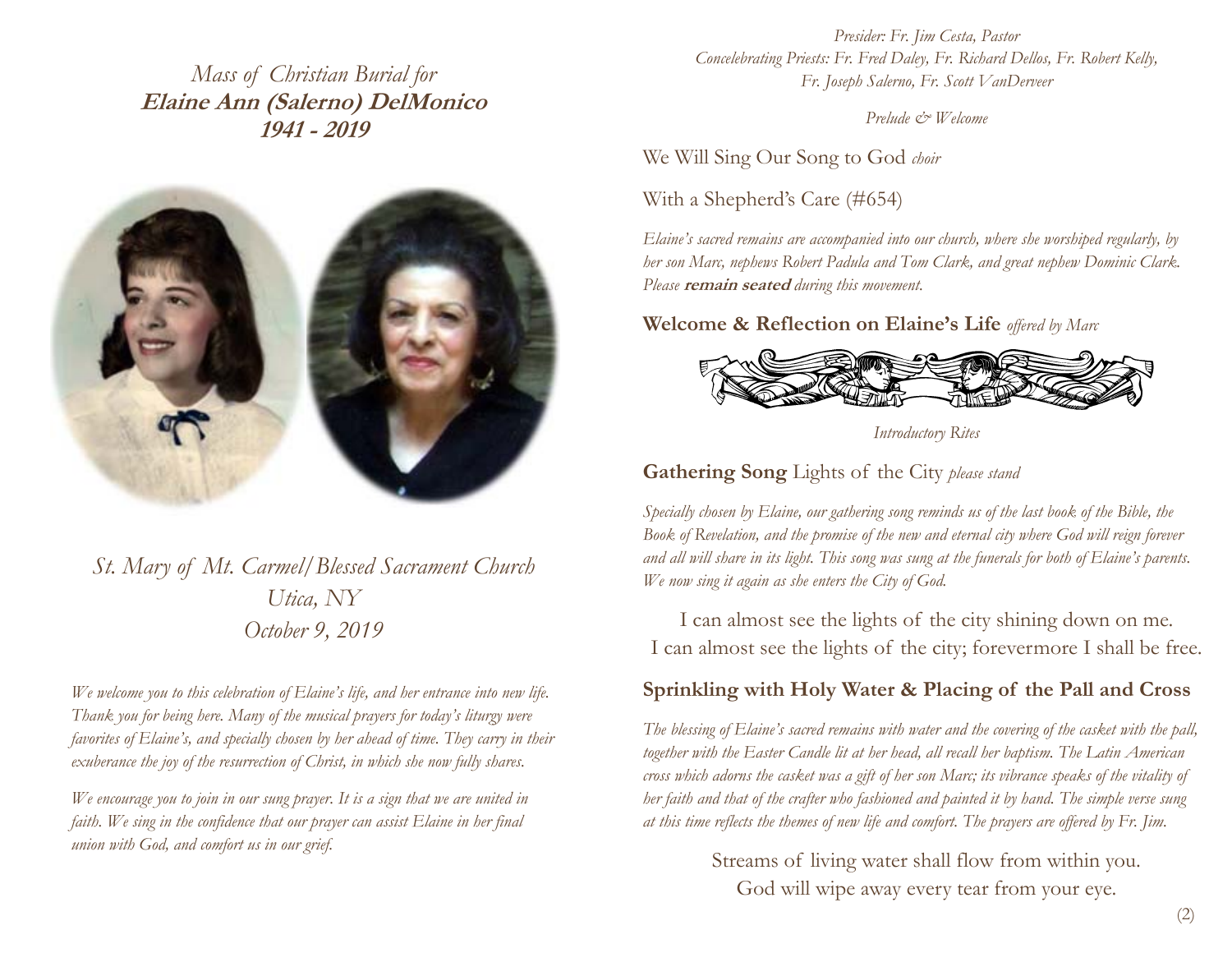*Liturgy of the Word* 

#### **First Reading** Isaiah 43 *excerpted*

*The reading from the prophet Isaiah are the words of God, uttered as a love song for God's people. It speaks of God's desire to rescue and save the people from all harm – a desire that transcends even death itself. This is a promise which Elaine held close to her heart throughout her life, and especially during her illness. It is proclaimed by Elaine's niece, Debbe Clark.*

# **Responsorial Psalm 30** I Will Praise You Lord

*This sung response is our reply to the rescue God has promised in the first reading. For such undeserved and overflowing love, the only reply is praise and thanks. This is the experience of Elaine and all those who know the rescue and redemption of God in their lives.* 

> I will praise you, Lord! I will praise you, Lord, for you have rescued me! You have rescued me!

## **Second Reading** Acts 10:34-43

*The Acts of the Apostles recounts the life of the early church after the resurrection of Jesus. In this passage, Peter responds to a revelation from God which has changed his viewpoint. He recognizes that God's abiding love, spoken of in the first reading, is now available, through Christ, to all people. This is the faith of the church in which Elaine was raised and which she lived throughout her life. It is proclaimed by Elaine's nephew Robert.* 

## Gospel Acclamation & Gospel Luke 24:13-35

*The Gospel of Luke presents an appearance of Jesus following his resurrection to two disciples who, having witnessed his terrible crucifixion and death, are bereft of hope. Through his conversation and meal with them, Jesus restores that hope and rekindles their faith. The pattern of sharing the story of Jesus and breaking bread is the pattern of our liturgy – a liturgy in which Elaine participated frequently in this parish. It is proclaimed by Fr. Scott.* 

**Homily** *offered by Fr. Scott*

## **Prayers of the Church**

*These prayers name the needs of the community and of our world, and include prayers for Elaine and her family. They are offered by Elaine's nephew, Tom.* 

Risen Lord, receive our prayer.

#### **Offering of Gifts** Over My Head

*This is another song chosen by Elaine. While it subtly recalls her great love of music in all its forms, the words of the song also reminded her - and remind us - that even in the darkest moments of our lives and our world, the music of God's presence is never absent, and never, ever late. The gifts of bread and wine are presented by Elaine's sister, Phyllis Padula niece, Crystal Padula, and great nephew, Dominic.* 

> Over my head, I hear music in the air,  $(3x)$ there must be a God somewhere!

**Eucharistic Prayer Acclamations** *sung*

## **Our Father** *recited* **/ Sign of Peace / Lamb of God** *sung*

**Communion** 



*All are welcome to come forward in the communion procession. Those who do not wish or are not ready to participate in Holy Communion are invited forward to receive a blessing. This can be indicated by folding your arms across your chest as you approach the minister of Communion. The breadth of God's welcome is never exhausted. Communion of bread and cup will be offered.* 

*The words of the song, "Amazing Grace" by John Newton have grounded Christians across the globe in the profound transforming reality of God's love in our lives and in our world, which we name "grace." God's grace is broad enough for the entire world and deep enough to touch the core of people in the daily realities of life. That reality is also affirmed in the song "For God So Loved the World," a beautiful rendition of the famous passages in John 3 which speak of the love of God - a constant guiding star in Elaine's life. That love endures through all of history and time, and far beyond.* 

For God so loved the world, God gave the only Son, so that everyone who believes in him may not die but have life. So much God loved the world. So much God loves the world.

Amazing Grace (#612, vss. 1,2,5) *with Pachelbel's Canon*